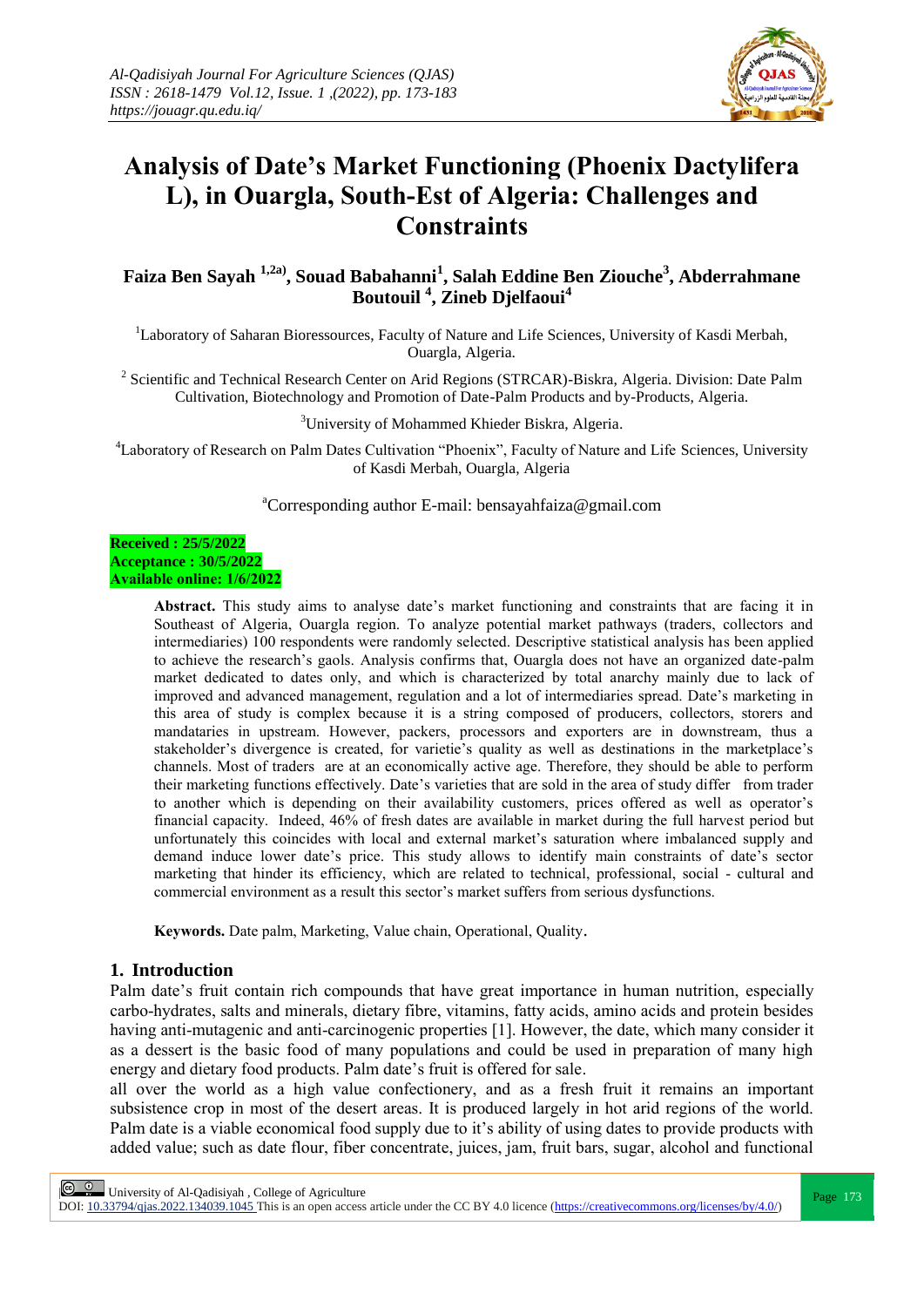

ingredients in drinks, dairy and baking industry [2,3,4]. Considering the importance of date palm and dates at national and international level, it is a very important and effective asset for agricultural products at national economy development.

Algeria is a country with great potential for date palm. It ranks as the fourth largest producer in the world representing 13 percent of dates world production and the first Deglet-Noor producer. More than 167 663 hectares are planted by 18.53 million palm dates, whereas productive palms are estimated at 15.7 million, it is about 84 percent and the production is approximately 10.58 million tons in 2017 covering a value of 332.4 billion Algerians dinars [5]. However, even these quantities, Algeria is ranking only the seventh country in date's exportation by 58 000 tons [6]. Date's exports is relatively low in Algeria because only 4 percent of its total production is exported. Development and promotion of date's sector have a positive impact on the national economy in terms of increasing nonhydrocarbon exports, in job creation, reduction of similar goods importation and therefore contribution in country's food security. Ouargla region is among Algerian's most important areas of palm date's cultivation, it is characterized by its production of different shapes, colors, consistency and tastes. At Ouargla province, during the crop year "2019-2020" various date's varieties have been harvested, they were about 170 000 tons. This harvest includes 95 000 tons of Deglet-Noor which is a high quality variety, 50 659 tons of Ghars variety and 24,340 tons of Degla Baidha and other varieties with low market value [7].

Date-palm sector in Ouargla region is characterized by almost total lack of close interfaces between upstream and downstream, whether in terms of commercial transactions or communication. This study seeks to understand date's market dynamics in particular consumption assessment and identification of different channels, surveys for traders and consumers were conducted to:

- Describe date's market organization and functioning in Ouargla region.
- Identify constraints facing operators and stakeholders in the sector.
- Evaluate selling prices and consequently consumption rate at the region of study.

This paper is divided into three sections; in the first one there is a brief overview of date palm situation in Ouargla province (production, area of study, number of palm date trees and yield), in the second there is an investigates about date's marketing in local market, conclusions are drawn in the third section.

Various studies show that "date's" sector in Algeria is experiencing difficulties in its operation and does not achieve expected objectives [8,9,10]. They agree on the fact that the sector fails to grow its market share at the international and even the national one, except for Deglet Noor variety, and main sector's constraints are related to technical and socioeconomic conditions of date's production. However, few studies have been published on marketing and consumption of dates in Algeria, this lack of information is due in particular to a total disruption of it's whole commercial system.

# **2. Materials and Methods**

## *2.1. Study Area*

This study was conducted in Ouargla province, Algeria, it is located in the South-Est of Algeria covering an area of 194 552  $km^2$ , it remains one of the largest administrative communities of the country. Ouargla region is situated in North-Est part of northern Sahara. It is separated from the mountainous area by the limestone plateau of Tinrhert, it is a flat region of low altitudes; ranging from - 30 to 200 m. It is an oasis where diversity is considered important with agricultural activity strongly dominated by palm date's cultivation, which constitutes until today a main source of life for several families in the Saharan regions [11].

# *2.2. Sampling*

To analyse the marketing and consumption of date's in Ouargla region, Survey plan and field work Survey are considered as the best method to carry out research in the market system. Collecting data through questionnaire has the advantage of being systematic, economical, quick and reliable.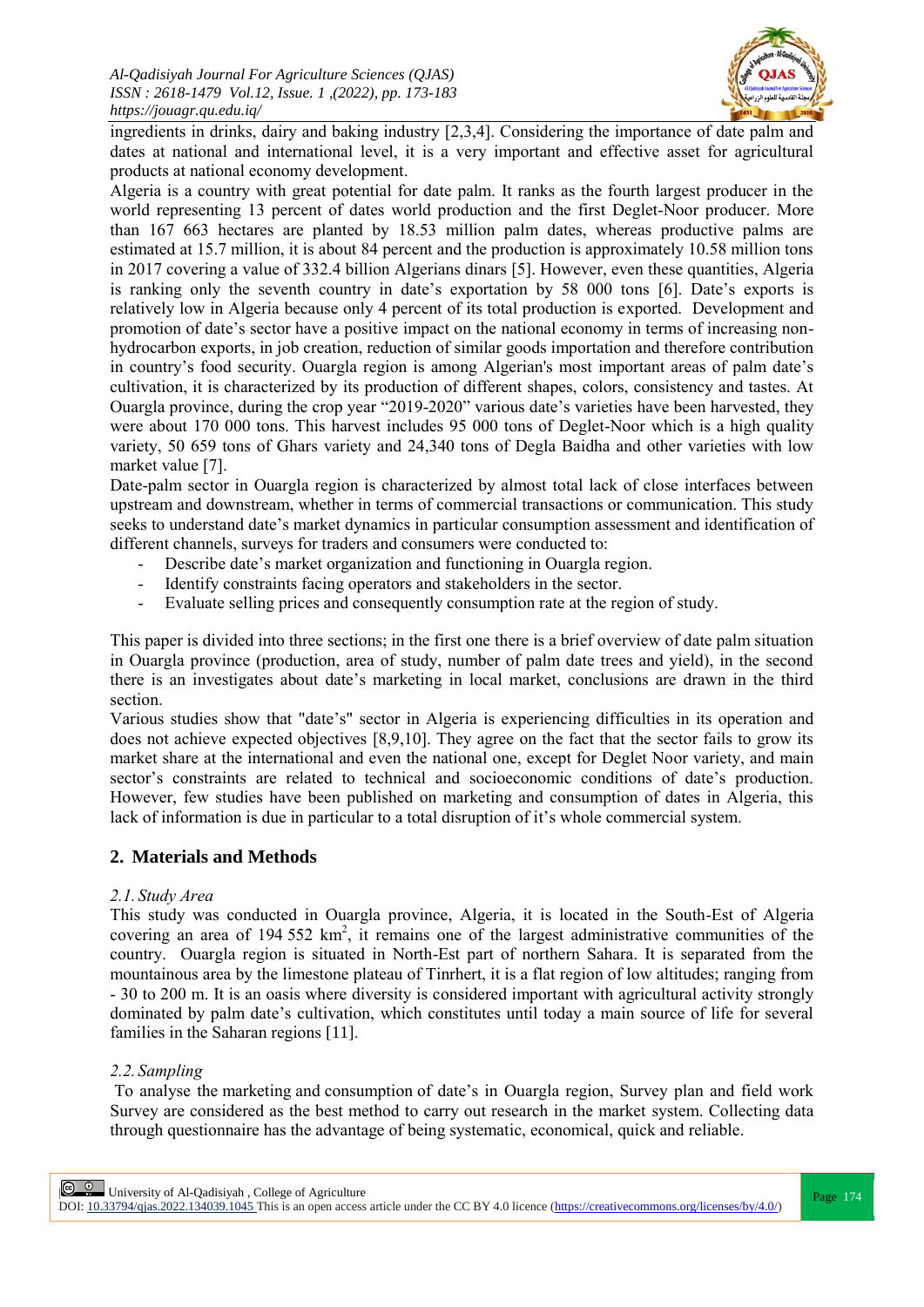*Al-Qadisiyah Journal For Agriculture Sciences (QJAS) ISSN : 2618-1479 Vol.12, Issue. 1 ,(2022), pp. 173-183 https://jouagr.qu.edu.iq/*



In this study two sources of data were applied, the first were collected through a field survey by using questionnaires (two separate questionnaires) were developed to target 100 marketers in this study. The second were collected from appropriate sources such as the Ministry of Agriculture and rural development archieves and previous studies, the essential information were gathered during 2019 using a total arrangement of prepared survey.

## *2.3.Data Analysis*

# *2.3.1. Descriptive Statistics*

Data collected for the study were analysed using descriptive statistics, such as mean, standard deviation, frequency and percentages to describe date's market characteristics in the study area.

# *2.3.2. Marketing Margins*

Marketing margin is the differentiation between sale costs (received cost and paid cost) of at least two agencies for the same amount of a particular product. The equation used to calculate the marketing margins is below:

## $Mm = Rc - Pc$

Marketing margins identify difference existing between the cost of purchasing items and the income made after their sell.

Where, Mm means marketing margin, Rc indicates received cost and Pc represents paid cost.

# **3. Results and Discussion**

## *3.1.Importance of Date's Sector in Study Area*

Ouargla region is ranking among the potential areas of palm dates cultivation in terms of quantity and quality, it has more than 2.6 million date palms trees, 92% of which are productive, cultivated on a surface of 24 140 ha which is more important than the entire areas harvested in whole countries such as Bahrain, Kuwait and Qatar in 2016 with respectively 3986 ha; 3021 ha; and 2,407 ha [12].

| <b>Varieties</b> | Total number of plants Production (tons) |          | <b>Yield potential (kg/tree)</b> |
|------------------|------------------------------------------|----------|----------------------------------|
| Deglet Noor      | 1 435 032                                | 93802,2  | 75                               |
| <b>Ghars</b>     | 778 679                                  | 47658,4  | 65                               |
| Degla-Biedha     | 175 223                                  | 8731,1   | 57                               |
| Other varieties  | 239 885                                  | 14824,7  | 64                               |
| Total            | 2 628 819                                | 165016,4 |                                  |

**TABLE 1.** Date palm in Ouargla region.

Source: Agricultural Services Department of Ouargla, 2019.

As illustrated in table 01, Deglet Noor variety remains the most cultivated with 1,435,032 palm dates on 13 063 ha of which 1,258,489 are productive. While the common date varieties like soft (Ghars and similar) and dry (Degla beida and others) total palms is 1,193,787 occupying an area of 11 077 ha, of which 91% are productive.

A production of 1 650 16,4 tons of various dates varieties has been recorded in Ouargla for the crop year (2018-2019). This harvest concerns 938 02,2 tons of Deglet-Noor variety (high quality), 476 58,4 tons of Ghars variety and 8731,1 tons of Degla Beida and other varieties with low market value [7]. Date palm yield per hectare was the highest in ouargla region. Data clearly indicat that ouargla is caracterizated by excellence of palm date cultivation for it's high quality and remarkable date palm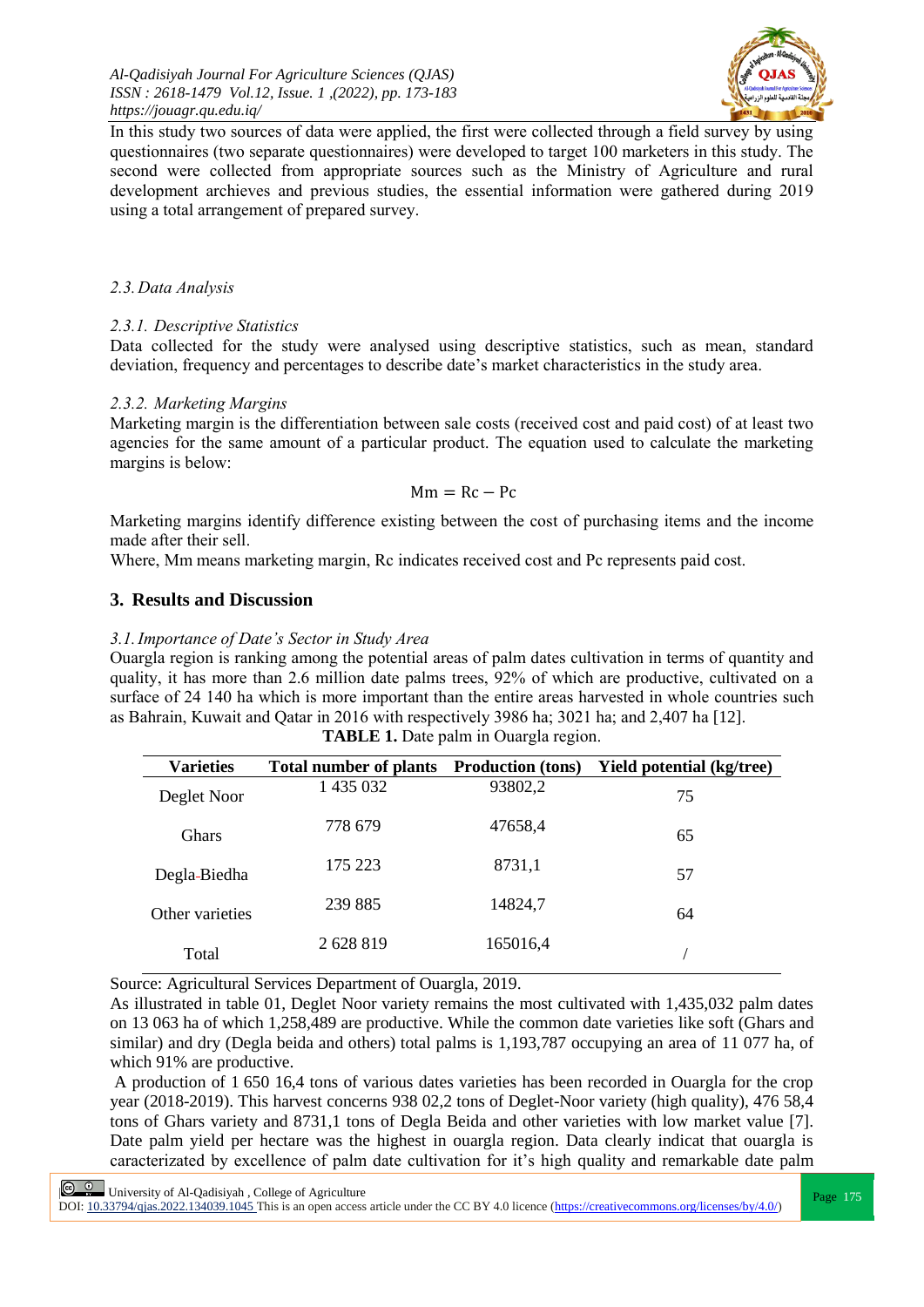*Al-Qadisiyah Journal For Agriculture Sciences (QJAS) ISSN : 2618-1479 Vol.12, Issue. 1 ,(2022), pp. 173-183 https://jouagr.qu.edu.iq/*



production. Even if the average potential yield of Deglet Noor variety is considered the best because of it's high quality for export, and most of producing varieties has potential yield about 75-57 kilograms. These yields although they are higher than those of Arab countries (40 kg/tree) and 33 kg/tree in the world but remains low compared to those recorded in Egypt, 111kg, and in Coachella Valley oases in California where they exceed 91 kg/ plant [13]. Palm yield's depends on the variety, and the cultural management. It is clear that the productivity of the date palm tree differs within distinct countries, and is mainly related to the farming system adopted, variety and agro-ecological systems.

#### *3.2.Date Palm Varieties*

Surveys rendering, show that Ouargla region has 90 cultivars comparing to cultivars number of Oued Righ (121) and 115 in Ziban, while in Mzab they are 139 [14]. And noting that Gourara region ranks first with 229 cultivars. According to our surveys results there is a predominance of Deglet Noor, Ghars and Tafezwine variety in all farms with a marketing purpose. This decline of varietal component in Ouargla region indicats the loss of traditions and habits of valuing dates. In addition, many of these varieties are subject to erosion due to various factors: palm groves ageing, orientation to monovarietal cultivation, degradation of traditional palm groves, water deficit and rural exodus. Main date cultivars found in Ouargla oasis are: Deglet Noor, Ghars, Tafezouine, Takrmouste Degla Bieda, Litim, Ammari, Tamsrite, Ali W'rached, Timjouhrete, Mizite and Bent k'bala. Most of them have soft consistency, with ovoid fruit shape, and are not widely traded.

#### *3.3.Harvest*

Date varieties (Deglet-Noor and the common date) traded in the study area are harvested from July to November. All of these varieties have the advantage of maturing over 6 months of the year from June to November. Indeed, while some are early cultivars and mature in July (Ghars, Takarmoust, Ammari, etc.), Others begin to mature between August and early October for (litim, Tafzouine, bent kbala), the late ones remain until November such as (Deglet Beida, Ali w Rached, ...) considered as rare in the oasis of Ouargla. This is an advantage and allows the local population to have access to fresh date production for months, this is a balance factor and socio-economic stability in the oasis environment. The early ripening of certain varieties (Ammari and Ghars at ouargla, Agaz and Cheddakh at Tidikelt) [15] offers the opportunity to be supplied for international markets, but unfortunately, they are not exported.

## *3.4.Marketing of Dates in Ouargla*

Date market, in this area, is characterized by total anarchy mainly due to lack of regulation and proliferation of intermediaries. In order to better understand organization's problems of this market, we were interested in following different stages of market movement up to the consumption phase. This market is specific by it's regional production character, seasonality and the destination of this product: subsistence product for locale people, secondary product or luxury for national or/and foreign consumption (Fig. 1).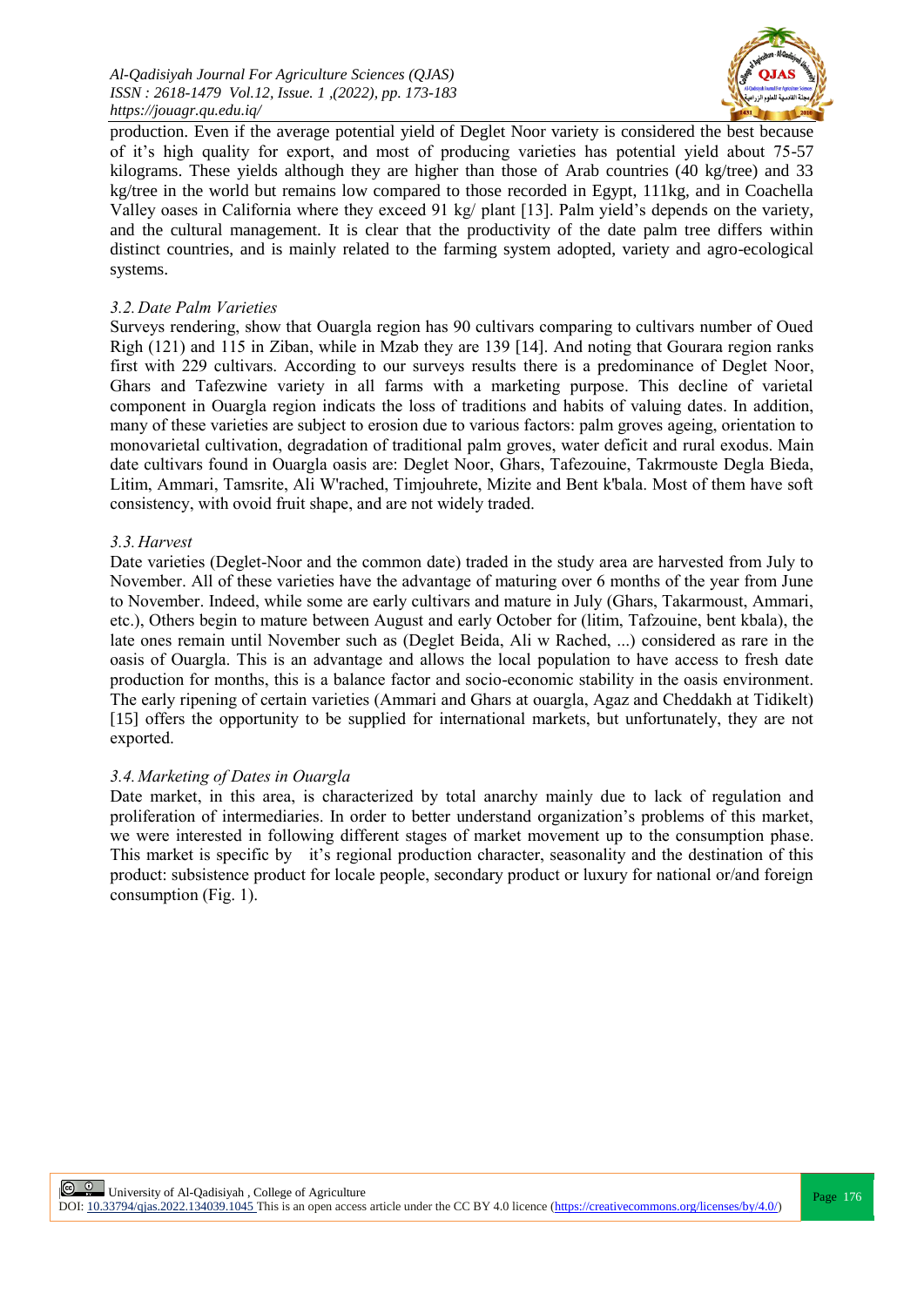*Al-Qadisiyah Journal For Agriculture Sciences (QJAS) ISSN : 2618-1479 Vol.12, Issue. 1 ,(2022), pp. 173-183 https://jouagr.qu.edu.iq/*





**FIGURE 1.** Organization of date palm cultivation sector in study area.

Dates marketing in Ouargla region is quite complex because it is a chain composed of several components. In upstream, producers, collectors and storers or mandatary, and in downstream there are: packers, processors and exporters and as a consequence a divergence of stakeholders, varieties, quality as well as destinations in the market system. The study of commercial practices in local date's market in Ouargla allows to have local market's inventory to determine the commercialization circuit and describe the socio-economical characteristics of dates marketers then understand the market's complexity and specificity and by consequence know date's place in the Ouargla region economy.

# *3.5. Socio-Economical Characteristics of Dates Traders*

This section describes socio-economical characteristics of dates traders in the studied area. Covered variables of the marketer are: origin, age, type, activity classification, type of activity which are presented in Table 2.

| <b>Variable</b>          | <b>Modalities</b>         | Percentage     | <b>Mean</b> | <b>Standard</b><br>deviation | <b>Coefficient of</b><br>variation |  |
|--------------------------|---------------------------|----------------|-------------|------------------------------|------------------------------------|--|
| Marketer origin          | Native                    | 94             | 1.06        | 0.239                        | 0,225                              |  |
|                          | Allochthon                | 6              |             |                              |                                    |  |
|                          | $\langle 25 \rangle$ year | $\overline{2}$ |             |                              |                                    |  |
|                          | 25-35 year                | 21             |             |                              |                                    |  |
| Marketer Age             | $35-50$ year              | 30             | 3,22        | 0,848                        | 0,263                              |  |
|                          | $50$ year                 | 47             |             |                              |                                    |  |
|                          | Producer                  | 73             |             |                              |                                    |  |
|                          | Dealer                    | 11             |             |                              |                                    |  |
| Marketer type            | Intermediary              | 10             |             |                              |                                    |  |
|                          | Standing                  | 6              | 1,53        | 1,020                        | 0,666                              |  |
|                          | buyer                     |                |             |                              |                                    |  |
| Activity                 |                           | 72             | 1,28        | 0,451                        | 0,353                              |  |
| classification           | $\mathbf{H}$              | 28             |             |                              |                                    |  |
|                          | Annual                    | 64             |             | 0,488                        | 0,354                              |  |
| Type of activity         | Occasional                | 38             | 1,38        |                              |                                    |  |
| $\sim$<br>$\mathbf{r}$ . | $\sim$ $\sim$ $\sim$      |                |             |                              |                                    |  |

| <b>TABLE 2.</b> Socio-economical characteristics of dates marketers. |
|----------------------------------------------------------------------|
|----------------------------------------------------------------------|

Source: Field survey, 2019

**Page 177**<br>Page 177 | University of Al-Qadisiyah , College of Agriculture<br>Page 177 DOI:  $10.33794/q$ jas.2022.134039.1045 This is an open access article under the CC BY 4.0 licence (https://creativecommons.org/licenses/by/4.0/)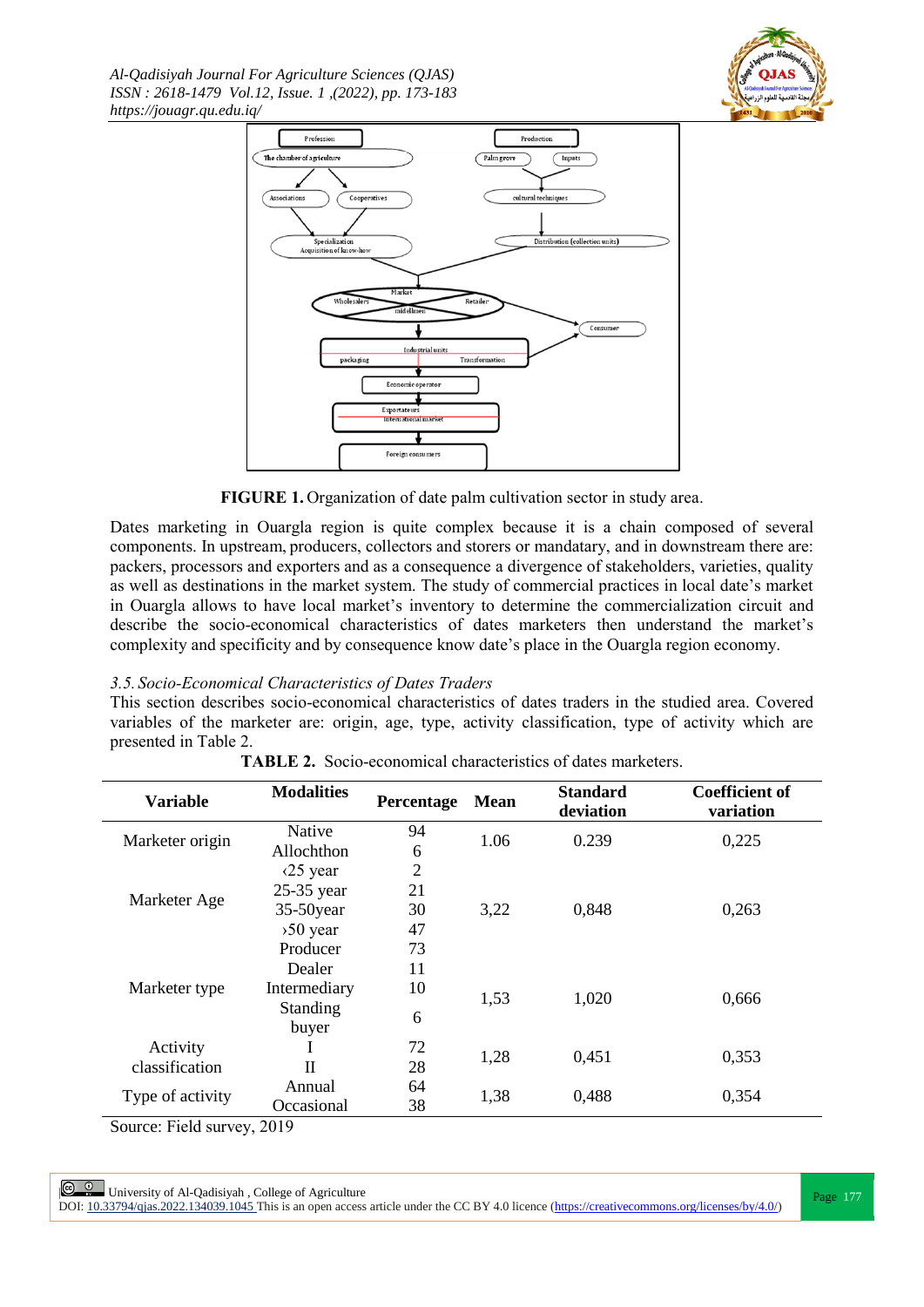

# *3.6.Origin of Dates Marketers*

Most sellers are from the study region, with 94 percent, who both them or their sons are farming palm, while those who are non-native represent only 6 percent.

## *3.7.Age of Dates Marketers*

Dates marketers age might affect their marketing ability to a certain extent, as this involves interaction with different types of actors inside and outside the market. Results in Table 2 show that dates marketers age in the study area is between 20 and 67 years old. The average is 40years, with a standard deviation of 0,848. Further, they show that most sellers are over 50 years old, accounting for 47%. The result is supported by [16] who reported the advanced age of many farmers, of Oued Righ area, 41percent are over 60 years old. Indeed, among these traders their age vary from 50 to 35, and between 35-25 years representing 30 percent and 21 percent, respectively. This shows that most marketers are at an economically active age and should be able to perform their marketing functions effectively. [17] defines the economically active population to be within 15-64 years.

## *3.8.Marketer Type*

Date market channels in the study area are characterized by several actors and stakeholders intervention, the results indicate that majority of marketers are producers with 73 percent, it was noted that only 6 percent of the surveyed are permanent buyers which is the main economic intermediary between producers and packers-exporters. [16] reports that in the Djamaa region, permanent buyers represent 20parcent of total stakeholders.

# *3.9.Classification and Type Activity*

[18] Define occupation is individual's source of livelihood and where the person spends much of his time. Table 2 shows marketer's classification based on their major occupation. Results reveals that 72 percent of marketers had dates trading as their major occupation. However, 64 percent of this category practice this activity throughout the year in contrast to other occasional sellers represented by 38 percent of marketers who sell dates during well-defined periods such as the month of Ramadhan where prices rise to take maximum advantage of profit. For this second category, 28 percent have another activity, dates marketing for them represents only a secondary activity that is carried out in parallel.

| <b>TABLE 3.</b> Characteristics of marketed products. |                    |            |  |  |  |
|-------------------------------------------------------|--------------------|------------|--|--|--|
| Variable                                              | <b>Modalities</b>  | Percentage |  |  |  |
|                                                       | Deglet-Nour        | 77         |  |  |  |
| varieties sold                                        | <b>Ghars</b>       | 14         |  |  |  |
|                                                       | Deglat-Biedha      | 9          |  |  |  |
|                                                       | Routab             | 10         |  |  |  |
| <b>Maturation</b> stage                               | Tamar              | 90         |  |  |  |
|                                                       | Cluster            | 23         |  |  |  |
| Type of production                                    | Sprig              |            |  |  |  |
|                                                       | Bulk               | 52         |  |  |  |
|                                                       | Conventional       | 32         |  |  |  |
| type of packaging                                     | Cardboard          | 60         |  |  |  |
|                                                       | Polyethylene       | 6          |  |  |  |
|                                                       | under vacuum       | 2          |  |  |  |
|                                                       | $1-3$ month        | 21         |  |  |  |
| Storage time                                          | 3-6 month          | 38         |  |  |  |
|                                                       | more than 6 months | 41         |  |  |  |

# *3.10. Characteristics of Marketed Products*

Source: Field survey, 2019

**Page 178** University of Al-Qadisiyah , College of Agriculture<br>DOI: <u>10.33794/qjas.2022.134039.1045</u> This is an open access article under the CC BY 4.0 licence (https://creativecommons.org/licenses/by/4.0/)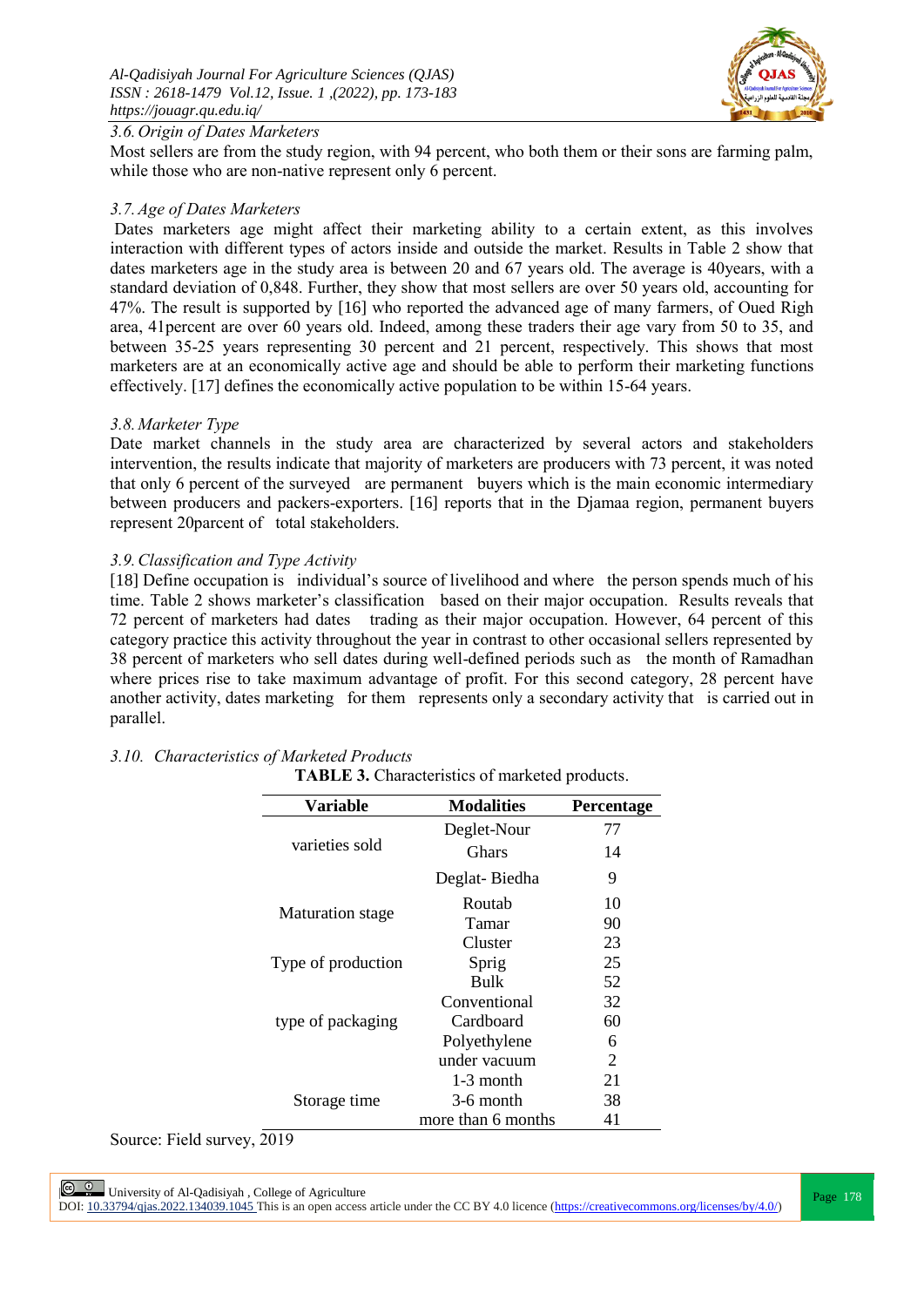

# *3.11. Varieties Sold*

Date varieties sold in the studied area varies from marketer to another depending on its availability, customers and prices offered as well as operator's financial capacity. As shown in Table 3, Deglet's Noor variety sale is about 77%, either to collectors or to the weekly date markets. On the other hand, these proportions differ for the varieties of Ghars and Degla Biedha which represent respectively 14 and 9 percent of the dates sold. In fact, the ease of these varieties storage and packaging and their strong demand in African countries, especially for Degla Biedha, by where they are exported Indeed, retailers use Deglet Noor variety because of its high price and consumer demand.

# *3.12. Maturation, Storage and Packaging of Dates Sold*

Vended dates on local markets in the studied area are under two ripening stages of maturation. First, they are at the routab stage for soft dates generally (Ghars variety and similar) with a rate of 10 percent, this practice is very popular at season's beginning. These dates are sold very expensive because of their precocity. Second, they are at the tamar stage the ones that are in sell's season, and they represents 90 percent of dates in full maturity.

Dates packaging the most used in Ouargla is cardboard box, Deglet Nour as 1st choice variety is packaged at 60 percent by cardboard boxes which might vary from 500 g to 5 kg. The rest Varieties are subject of conventional packaging, and under customer's demand a vacuum-packaging is applied, even it is a very limited part (2%).

Deglet Noor variety is stored under cold, Ghars variety is piled and Degla Biedha in jute bags. This is during a period ranging from 1 to 9 months depending on market demand and storage conditions. Although storage for a long time could cause partial drying out (weight loss) for soft and semi-soft dates. [19], reports that depending on the warehouses storage conditions, mainly the temperature, the storage time of Deglet Noor at a temperature between +4 to -4 ° c could be up to two years. In United Arab Emirates, most dates are stored at  $-3$  ° C for up to a year [20].

# *3.13. Characteristics of Local Dates Markets*

The Ouargla region has 09 local markets, including 05 daily ones among them a wholesale market. and 04 weekly markets. Generally different market's activity begins from sunrise until 12 am. Collect rooms are estimated at around 200-250, and they are characterized by small to medium size and low hygiene conditions of storage.

# *3.14. Harvest Collection*

In most cases, harvesting is achieved through intermediaries. Thus, dates market drains stakeholders that are attracted by the easy gain and taking advantage of the trade's circuit anarchic nature. Even though, this no professional vocation of intermediaries is recognized, they appear at the producer even before the full fruit's maturity to negotiate transactions. Also, the most difficult case is the sale of dates that are still on the tree, not harvested yet, However, its magnitude, threatens to accentuate the market destabilization because this induce a parallel trade of large dates quantity. 15 percent of farmers sale their production by this process, they would tend to avoid any registration requirement and harvest costs. [10] report that 23, 67 percent of farmers sell their product on the tree in the Touggourt region.

The results indicate that more than 85 percent of dates marketing is traditional, from farmers to consumers, where producers sell their dates after harvesting directly to local markets localized in productions area and markets in the neighbourhood without any further processing. This result seems to that found in Touggourt region where 66.78 percent of farmers trade their products after harvest in local markets [10].

Dates are commercialized without any proceeding, such as sorting, grading, steaming, and washing. Dates are marketed under two stages related to the fruit maturity: The stage wet sweety (fresh) and final matured fruit.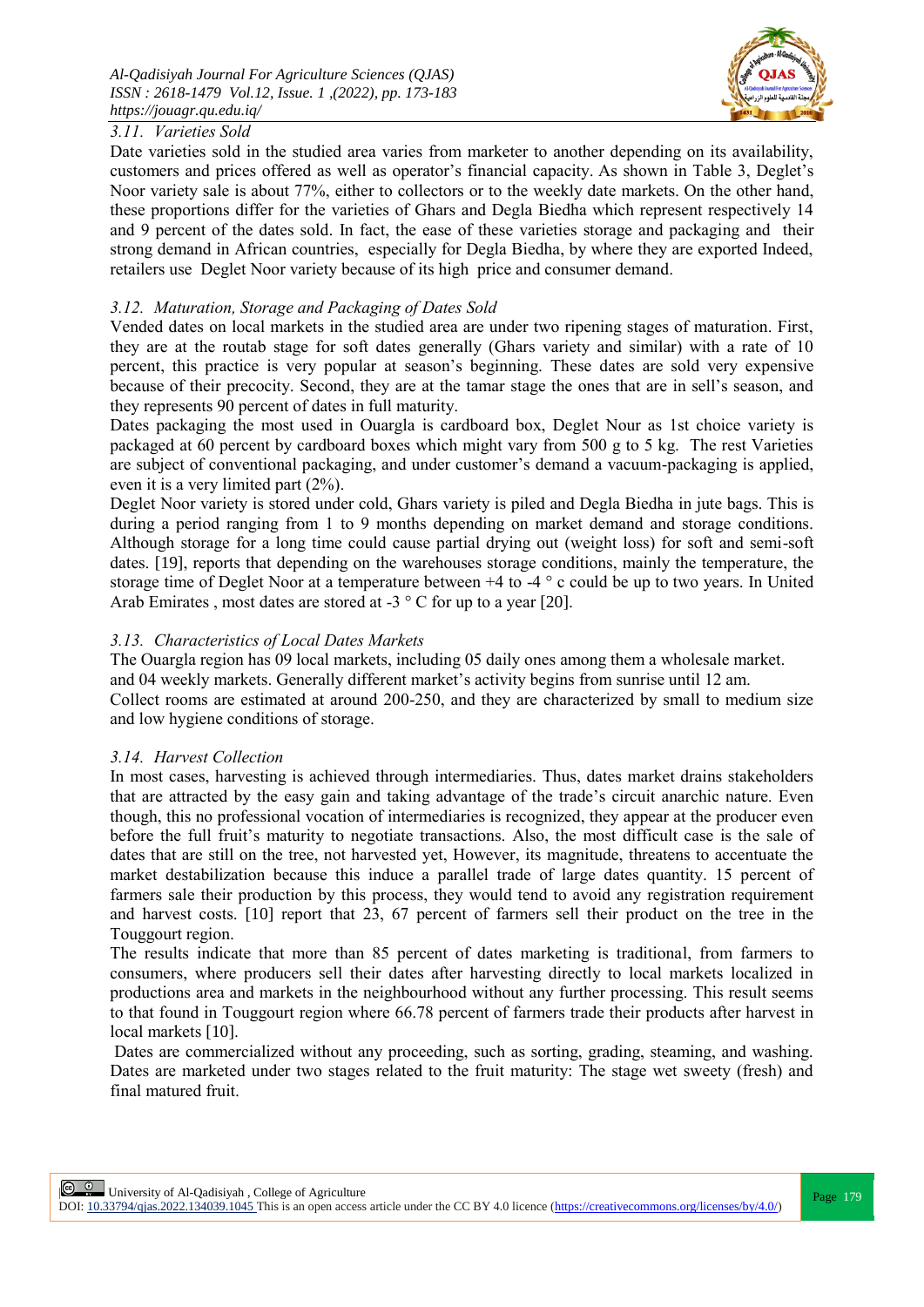

# *3.15. Destination of Production*

The analysis of the production destination structure show that the lion share, which is more than 80% of the total production in this region (all varieties combined), is intended for marketing. And, only 6% of this production is devoted to self-consumption. Low quality dates (sich) is destinated to livestock feed, this part the total of production is about 10%.

Most quantities of sold dates go to the local market with 58 percent; 17percent of the spot sales to intermediaries, 12 percent to the regional market, and only 6 percent for export.

# *3.16. Period of Sale*

46% of marketed palm dates production is during the full harvest period of fresh dates, but unfortunately, this period coincides with markets saturation. In addition, this period corresponds to a massive internal market activity, and allows the disposal of almost all unconditioned dates, where the majority of farmers don't have refrigerated storage means. This period is characterized by low dates prices caused by imbalanced supply and demand. In Ramadan, the Muslim's fasting month, dates consumption rises and demand becomes very strong. For this reason, 25% of dates are sold with expensive prices during this holy month. The rest of 29% dates are traded throughout the year, either conditioned or stored in cold storage rooms.

# *3.17. Assessment of Supply/Demand*

Demand and supply analysis is an essential tool used in economics to clarify business decisions. An analysis of supply and demand, based on factors such as trends and seasons, could predict market changes effects. Analysis of supply and demand in the studied area shows that 61% of total respondents declare that supply is more than demand. While 22% consider that it varies according to products availability in quality and quantity, selling period, and offers competitiveness. On the other hand, 17 percent state that supply is much more than demand, and the market is saturated, in addition of several marketing problems such as low demands, and non-remunerative prices.

# *3.18. Types of Commercial Transactions*

According to investigations carried out at dates-producing farms in the studied area, there are three types of transactions.

Collectors (kherrass), they buy standing production then they transfer it to large growth markets in Touggourt and Biskra regions. Buyers (kherassa) of Deglet Noor variety comes from different towns.

Direct sales, producers sell their dates to collectors or wholesalers directly after harvesting at the farm gate or at local markets localized in the production areas and markets in neighborhood, without any further processing, especially for soft and early cultivars.

Sale at dates storage and collection places which particularly represent barter trade where marketer transport marketed lots to bordering countries for southern Algeria, such as Mali and Niger, and this is valid particularly for dry dates cultivars.

According to the survey conducted about distance from markets to producers, 58 percent of respondents judge that markets are close of 8 percent and declare that markets are far and they have problems of transportation.

## *3.19. Marketing Costs of Dates Producer*

Dates palm producers in Ouargla region as all palm dates farmers pay a considerable amount of marketing costs after harvesting. Data in (Table 4) indicat that marketing costs comprise products loading/unloading and its transportation to the market place. Dates producers in the study area pay 5000-8000 AD per 100qx as loading charges, the same for unloading costs, 7000 AD as products transportation from farm to market, total marketing costs is estimated at 20000 AD as reported by date palm growers in the study area. Middlemen chain in dates marketing is so large that makes farmers part is reduced substantially.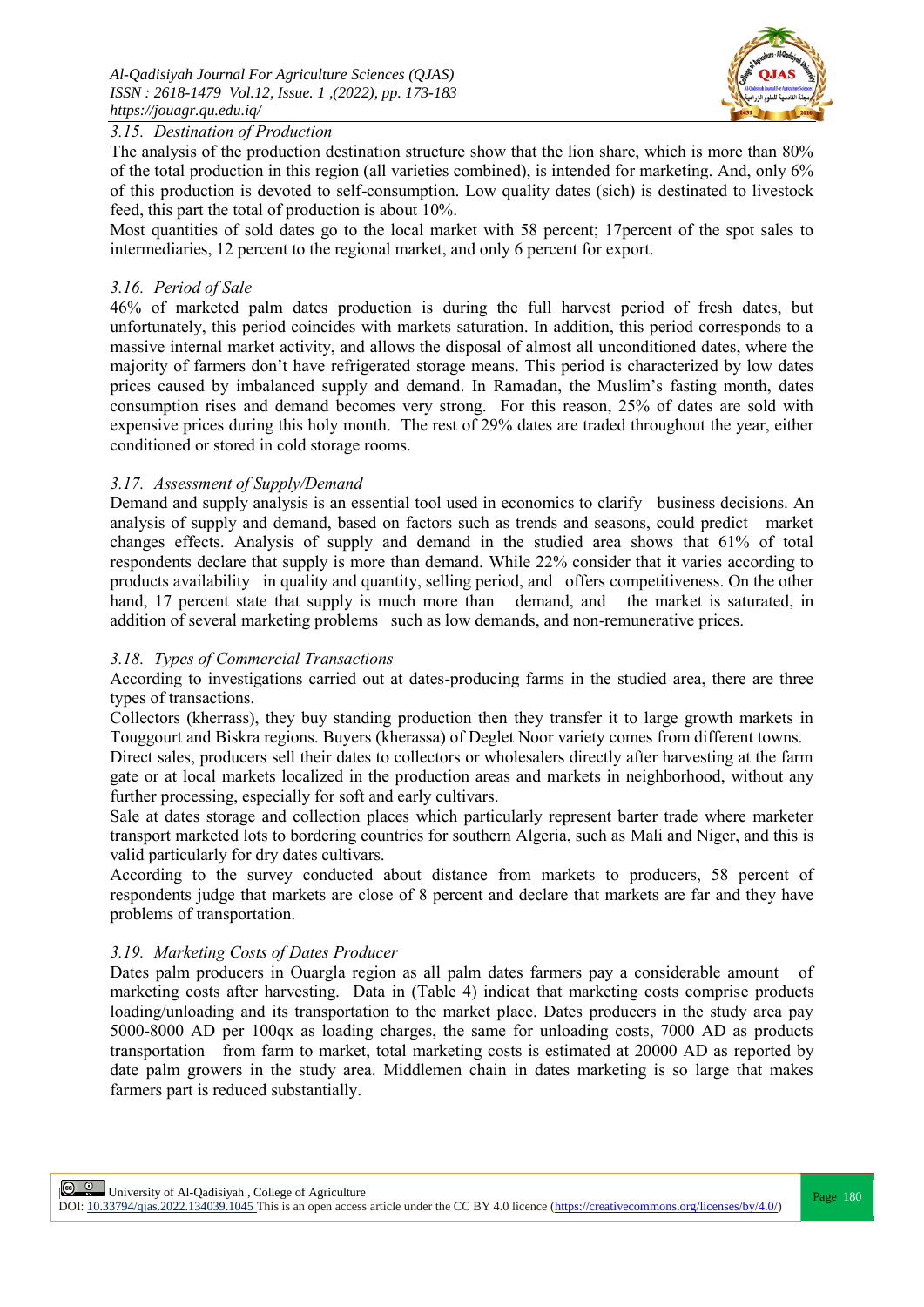

| Cost components Total cost (AD <sup>a</sup> ) |       |
|-----------------------------------------------|-------|
| Loading                                       | 8000  |
| Transportation                                | 7000  |
| Unloading                                     | 5000  |
| Total                                         | 20000 |

source: Author's surveys, 2019.

Notes: <sup>a</sup> AD: means Algerian dinars (Algerian currency unit)

Dates marketing is done at municipal market level. Dates prices in Ouargla region vary according to quantity, quality and market demand, dates profitability is totally linked to Deglet Noor variety profitability.

| <b>TABLE 5.</b> Sales prices of main varieties marketed in Ouargla region. |  |  |  |  |  |  |  |  |
|----------------------------------------------------------------------------|--|--|--|--|--|--|--|--|
|----------------------------------------------------------------------------|--|--|--|--|--|--|--|--|

| <b>Varieties</b> | Category             | Price (AD/kg) |
|------------------|----------------------|---------------|
| Deglet Noor      | Extra                | 150-250       |
|                  | Second class         | 60-100        |
| <b>Ghars</b>     | Loose dates          | $60-80$       |
|                  | <b>Pressed dates</b> | 120-150       |
| Tafzouine        |                      | 70-100        |
| Degla Baidha     |                      | 60-80         |

source: Author's surveys, 2019.

Table 5 shows selling prices of main varieties most marketed in Ouargla region. All categories of Deglet Noor variety are sold in bulk, bunches (Chemroukh) are not opted as in Biskra. The purchase price from dates producer is variable according to main criteria of price changes that are: type of cultivars, product quality , period of sale, maturation stage (bser, routab and tmar), prices indicated by producer varies between 60 and 250 AD. For standing buyers (kherrass): purchase price-workloads compared to selling price, standing buyer pays 50-60 AD/kg Deglet Noor. According to our investigations, it appears that dry dates price, in bulk and with medium quality such as Deglat Baidha, vary between 50-60 AD/kg and generally intend this price for barter trade. The selling periods of dates are occurred at the beginning of maturation (dates at the stage routab known as menugar locally) with a sales price varing between 100-400 AD/kg depending on availability, this marketing mainly concerns early cultivars of good quality (Litim, Ghars and similar varieties) . Noting that fresh dates at early maturity are exposed directly by retailers without packaging. Towards total maturity (tamar stage) in full harvest season, bulk dates usually sold with low prices compared to those precocious. Outside dates season, dates in pressed form (btana) are presented in different weights packages (2 to 30 kg)

#### *3.20. Price Spread*

Price spread shows distinction between at least two organizations costs for same amount of explicit items. It alludes distinction between the cost followed by purchaser and cost got by producers for an identical amount. Data on (Table 6) shows that when dates arrived to the consumer from the retailer, their price has almost doubled compared to the price received by farmers Therefore, the middleman was the main beneficiary because he spent minimum cost and earned high income in minimum period of time. The cost got by the date-palm producer from the middlemen (Wholesalers) was 165 000 AD per ton on average, while the retailer paid 220 000 AD Promotion for every ton to the middlemen who stashed 55 000 AD per ton. Also, the retailer got 300 000 AD Promotion for each ton from the purchaser procuring 80 000 AD on selling of one Ton date palm.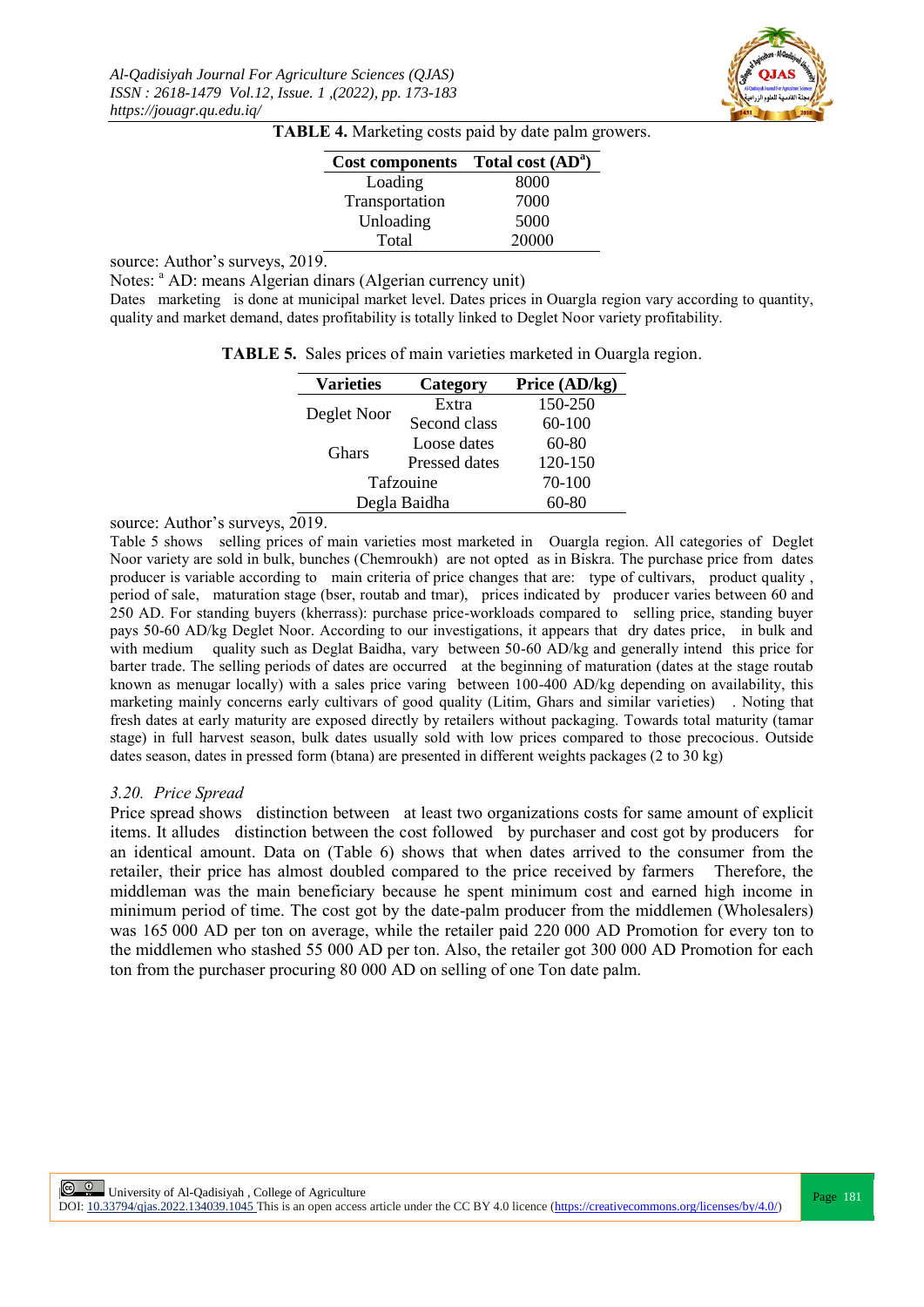

**TABLE 6.** Price spread from date palm grower to the ultimate consumer in the date palm market of Ouargla area.

| <b>Varieties</b>       | Agent                  | <b>Price</b> | <b>Price</b> | <b>Price</b> | percentage |
|------------------------|------------------------|--------------|--------------|--------------|------------|
|                        |                        | paid         | received     | spread       |            |
| Deglet Noor<br>variety | Middlemen(wholesalers) | 165000       | 220000       | 55000        | 40,74      |
|                        | Retailer               | 220000       | 300000       | 80000        | 59,26      |
|                        | Total                  | 55000        | 80000        | 135000       | 100        |
| Ghars variety          | Middlemen(wholesalers) | 70000        | 100000       | 30000        | 60         |
|                        | Retailer               | 100000       | 120000       | 20000        | 40         |
|                        | Total                  | 30000        | 20000        | 50000        | 100        |
|                        |                        |              |              |              |            |

source: Author's surveys, 2019

price in Algerian dinars (AD)

## *3.21. Constraints on The Development of Dates Sector*

Analysis of data collected reveals several problems and constraints that might affect the development of Algerian dates sector. Constraints are linked to technical, professional, social-cultural and commercial environment. The organization of dates industry in Algeria is not adapted to the rapid economical and social changes. This sector suffers from serious dysfunctions, such as:

- Low market value for common dates cultivars
- Shortage in qualified and trained staff (loss of knowledge and know-how among youth),
- Absence of strategies for genetic heritage safeguard, ageing and rarity of certain cultivars,
- High post-harvest losses during harvesting, processing and marketing,
- Oasis workforce is becoming increasingly rare, especially for youth that are looking for "softer" activities,
- Poor farm management, low product quality and consequently low returns.
- Pests and diseases and inadequate Integrated Management control (mainly problem of *Oligonychus afrasiaticus* is a common spider mite pest of the date palms).
- Increased transportation cost due to long distance from the farm to the market,
- Insufficient research and development activities.
- Processing of by-products date in a traditional way and mainly limited to production of dates dough, flour, jam and dates syrup. The introduction of new potential uses of dates and datebased products is modest, and therefore the use of by-products is low in the study area and in Algeria.
- Low local consumption of dates and per capita consumption is decreasing due to new food custom dominated by youth.

This is a serious obstacle to the development and dissemination of traditional know-how in date processing. This situation is reflected in low profitability of the activity, linked to a weak outlet for manufactured products. Semi-modern's processing promotion is mainly limited by insufficient knowledge of physiological characteristics and processing potential of dates and insufficient technological research.

## **Conclusion**

At the end of this approach, carried out in the Ouargla region which is with great dates palm potential. The big advantage is that production (in quality and quantity) is progressing and the prospects promising. However, this sector potential is largely underexploited. Efforts of all the actors in the sector remain insufficient for its development especially at dates commercialization level. The dates market is characterized by total anarchy mainly due to lack of regulation and intermediaries proliferation Selling dates periods of dates are manifested at the beginning of maturation (dates at the stage routab known as menugar locally) with a good sales price depending on availability. This marketing mainly concerns early cultivars of good quality (Litim, Ghars and similar varieties), noting that fresh dates at early maturity are exposed directly by retailers without